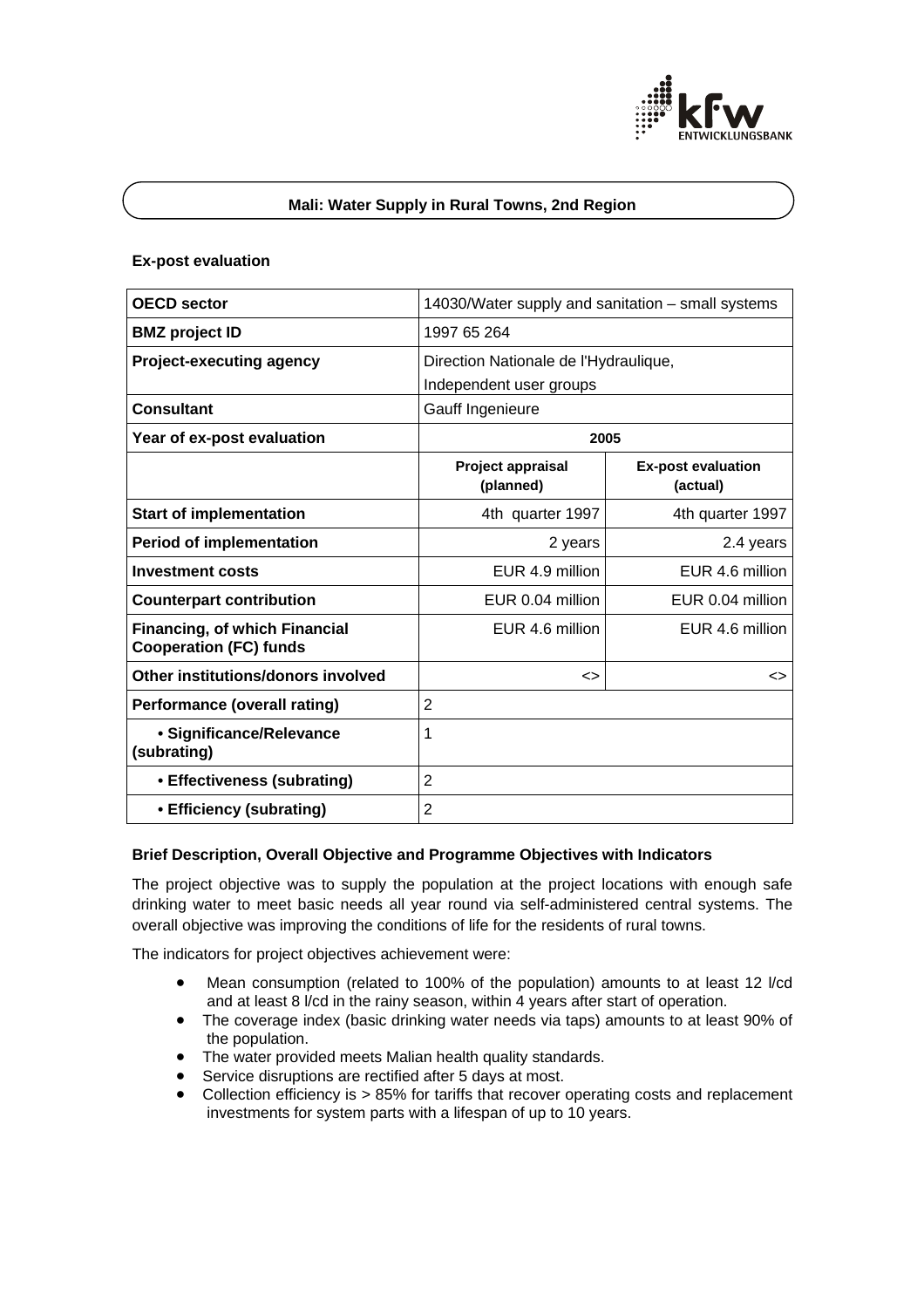## **Conceptual design of project**

The project comprised the expansion of 10 central water supply systems in smaller rural towns in Mali's  $2^{nd}$  Region with 2,000 - 10,000 inhabitants. For this, production wells were dug and equipped and water containers, grids, public taps and public and private service connections installed. A complementary measure was also carried out (BMZ No. 1996 70 132) to provide organizational, technical and legal support for the users in setting up and running the selfadministered capacities and raising the awareness of the population for the proper use of and payment for safe water.

## **Key Findings of Impact Analysis and Performance Rating**

As to project objectives achievement, 6 out of 10 of the supply systems achieved the anticipated average per capita consumption of 10 l/cd. The projects' outreach encompasses about 68% of the target population. With one exception, the coverage index via taps and household connections ranges between 88% and 100% and has reached the target of 90% in 8 systems. With one exception, the target of limiting downtime to 5 days at most has been met. Although only 1 out of the 10 systems attained a collection efficiency of more than 85%, this does not pose a general liquidity risk for the user group thanks to the ample financial reserves. No regular water analyses are carried out to check health parameters to WHO quality standards. In its project checks, the project executing agency partly measures the chlorine content at the taps, however. Due to the application of chlorine, the water quality at offtake points can be assumed to be relatively hygienic. Due, however, to the sometimes unhygienic drinking water transport and storage, contamination cannot be ruled out completely. Based on the coverage index attained, we nevertheless assess project objectives achievement as altogether satisfactory.

The overall objective of the project was to contribute to improving the conditions of life. As poverty cannot be seen solely as income poverty but also as lack of access to social infrastructure, due to the coverage index achieved, the project has also made a contribution to poverty reduction and to improving the conditions of life, even though this cannot be quantified in a direct way. Cases of diarrhoea amongst children up to 5 years of age (most vulnerable group) are on the decline in rural areas of Mali. Improved access to safe drinking water ought to have made a major contribution to this.

The scheme to shift operational responsibility for water supply systems from central government authorities to autonomous user groups also made an important contribution to achieving the overall objective. State abstention from interfering in operational issues has alleviated the latent conflict usually entailed in relations between government authorities and private user interests, as the users can gear general utility measures, such as water supply in this case, to their immediate needs.

The target group of the projects was the entire population of the towns and their catchment areas. The main target group problems are income poverty and lack of access to economic and social infrastructure.

The supply systems are generally organized as follows: The owner of the facilities is the Republic of Mali, represented by the Ministère des Mines et de l'Energie. These property rights are assigned to the municipalities founded in 1997 on the basis of a list of specifications (Cahier des Charges). This includes the requirement that the municipalities do not operate the water supply on their own but entrust operational responsibility, also for smaller investments, to an operator (délégataire). Sectoral responsibility for handing over management to the délégataire lies with the Direction Nationale de l'Hydraulique (DNH) or its regional offices. This scheme has been implemented in all rural towns. The user groups set up for the tasks of a délégataire, which has a similar legal status to that of a registered society, are effectively responsible for operations. One uncertainty factor on the legal side is that the municipalities have not officially transferred operational responsibility in all cases yet.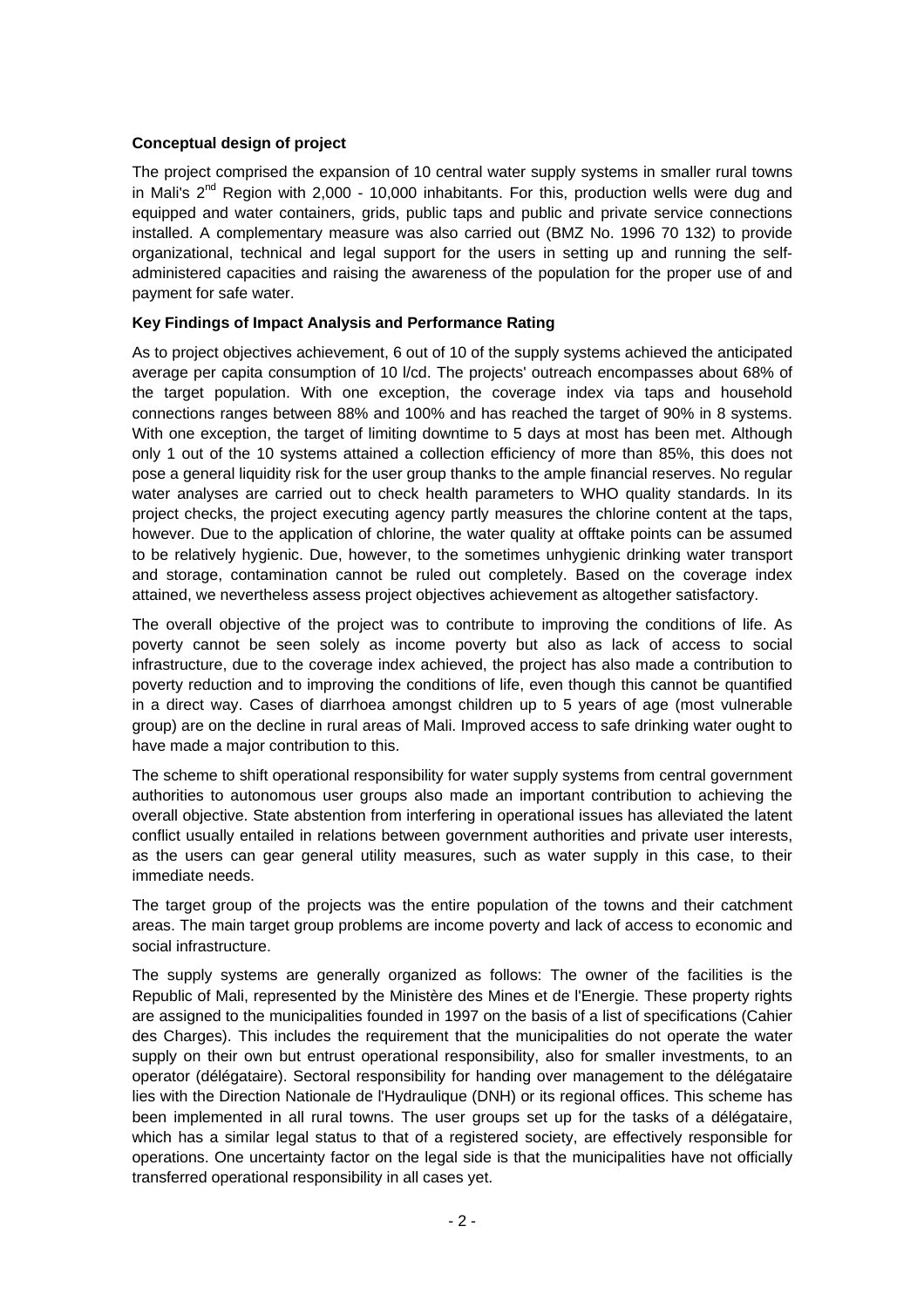The user groups are supported in technical and economic-financial questions by the private enterprise, Groupe de Conseil et de Suivi des Adductions d'Eau Potable (GCSAEP).

This operating plan (cooperation between the private user group and the private enterprise GCSAEP) has proved to be a viable arrangement. Efficient user groups operate at all localities. This is evidenced by the good technical condition of the individual components of the systems, the documented regular daily recording of operating statistics, the ability of individual groups to finance requisite replacement and extension investments on their own, since the tariffs cover operating overheads and part of the full costs in most of the systems, and the adequate collection efficiency.

We have calculated real dynamic prime costs for the individual projects. We found that apart from two sites operating overheads are met. There is a clear trend towards full-cost recovery (> 30%) at 5 sites. The cost recovery requirements of the sectoral policy on watershed management of the Federal Ministry for Economic Cooperation and Development have thus been met. In almost all systems, the requisite future replacement investments can be financed from income. The income situation can be improved still further if for example the public institutions also pay their water bill in full and on time.

The project makes a contribution to improving the conditions of life for about 69,000 people through drinking water supply to local standards up to 2017. The beneficiaries of the projects are the poor sections of the population. The predominant part of the population (more than 50%) in the project regions can be classified as poor. The project has improved the conditions of life for the poor and actively involved them in project implementation and operation. The operating scheme based on autonomous user groups allows the group members to gain experience and competencies in managing infrastructure investments. By shifting responsibility for securing drinking water supply, the projects promote the explicit policy of decentralization and deconcentration of central government purviews. At the same time, the user groups afford women many ways of asserting their interests in water supply. Due the low per capita consumption, there was no need for separate sanitation measures for sewage disposal. There was also no need to gear the project to environmental protection

In summary, the developmental performance of the project is assessed as follows:

- In view of the reasonable specific investment costs, the allocation of funds (production efficiency) can be rated as good. Even through the capacity utilization of the production plants is rather low at present, this situation can change by season in dry periods so that it can be assessed as sufficient altogether. Collection efficiency tends on average for all facilities to be rather low. Only 2 out of the 10 urban supply systems have failed to meet the criterion of operating cost recovery. Apart from these few exceptions, we judge the results of the business calculations as basically positive, since in 5 out of the 10 systems there is a clear trend toward full-cost recovery. Altogether, we assess the results of the microeconomic calculations as largely positive (Subrating for efficiency: 2 ).
- Project objectives achievement differs in particular for consumption rates in the subsystems, but must be gauged as satisfactory overall. The rather low water consumption from the production plants and the simultaneous use of alternative water resources, whose quality is not monitored, perpetuate health hazards, though to a lesser extent. (Subrating for effectiveness: 2 ).
- In conjunction with other FC projects, such as the project for water supply in the North, the project has also made a tangible contribution to improving the conditions of life for the poor population. Owing to the successful cooperation between private autonomous user associations with a public utility mandate and a private-sector organisation (GCSAEP) for advice in technical and economic-financial issues, both projects, which also have considerable structural impacts on the water sector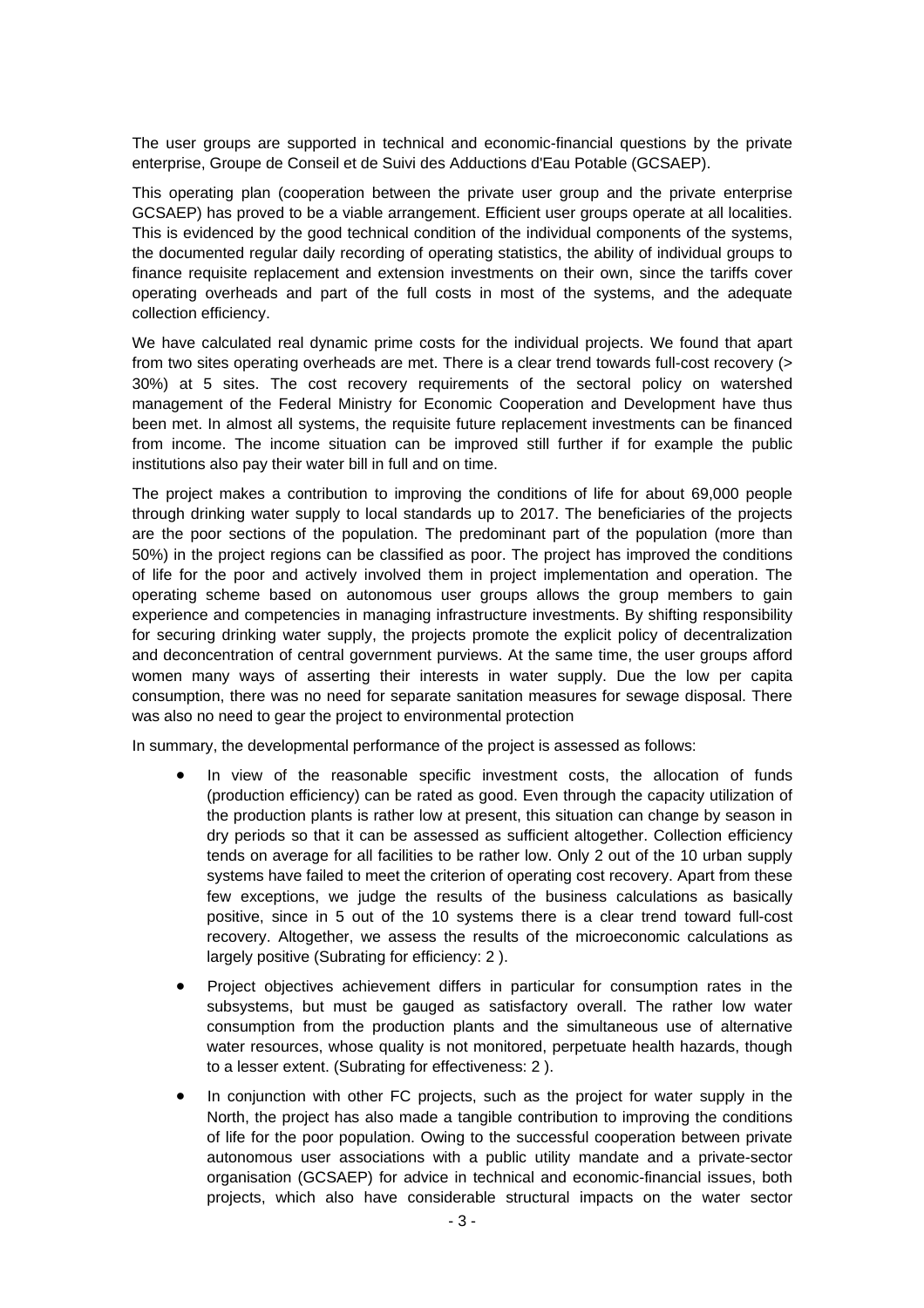(decentralization, private sponsorship, multiplication effects) can serve as a prototype for other regions. Furthermore, we can infer beneficial health impacts for most of the target group. By virtue of the outstanding capacity-building impacts, we assess the relevance and significance of the projects as good altogether. (Subrating for significance/relevance: 1).

Considering the very pronounced capacity effects, which are crucial for the future organization of the drinking water sector, and weighing up the other partial results as well as the politically manageable risks we attest the projects overall a very high degree of developmental efficacy due to the long-term impacts (Rating 2).

#### **Conclusions and recommendations**

The following lessons can be learnt from the project:

- Experience gained with the concurrent use of different water resources of different quality for different water needs indicates that the 'common sense' benchmarks for water consumption (e.g. up to 20 l/cd at taps) need to be subjected to a critical appraisal. Consequently the level of anticipated and hoped-for health impacts in water supply projects must be reappraised and appropriate adjustments made in the sector papers. When resetting benchmarks, consideration should be given to regional experience and sociocultural conditions as well as the intended health impacts.
- A devolution of responsibility for the sustainable operation of investments in social infrastructure from central government institutions to private organisations (user groups) or private enterprises calls for a fundamental substantive realignment of government activities towards creating/strengthening an adequate framework for the private sector. This means that central government institutions should also be consistently involved in measures to support deconcentration.
- The poor payment discipline of public institutions in developing and transition countries is a known risk for operators of infrastructure facilities such as drinking water supply. To limit this risk, we recommend arranging for legally secure and practicable mechanisms for settling receivables of operators from the outset in project design (such as direct remittance of the scheduled budget funds to the operator, legal provisions on shutting down connections).
- With adequate collection efficiency, tariffs that cover far more than the operating costs and a considerable part of the full costs can build up temporary financial reserves. This can have a counterproductive effect on collection efficiency if consumers take it as a pretext for not paying their invoices. It can also tempt political interests to put the available reserves to a different use than originally intended. There are several ways to avoid this kind of thing. The surpluses can be kept as financial reserves for replacement investments, they can be continually invested in system extension or they can be allocated for contracting a private enterprise that guarantees the operational effectiveness of the water supply systems at a contractually agreed standard.